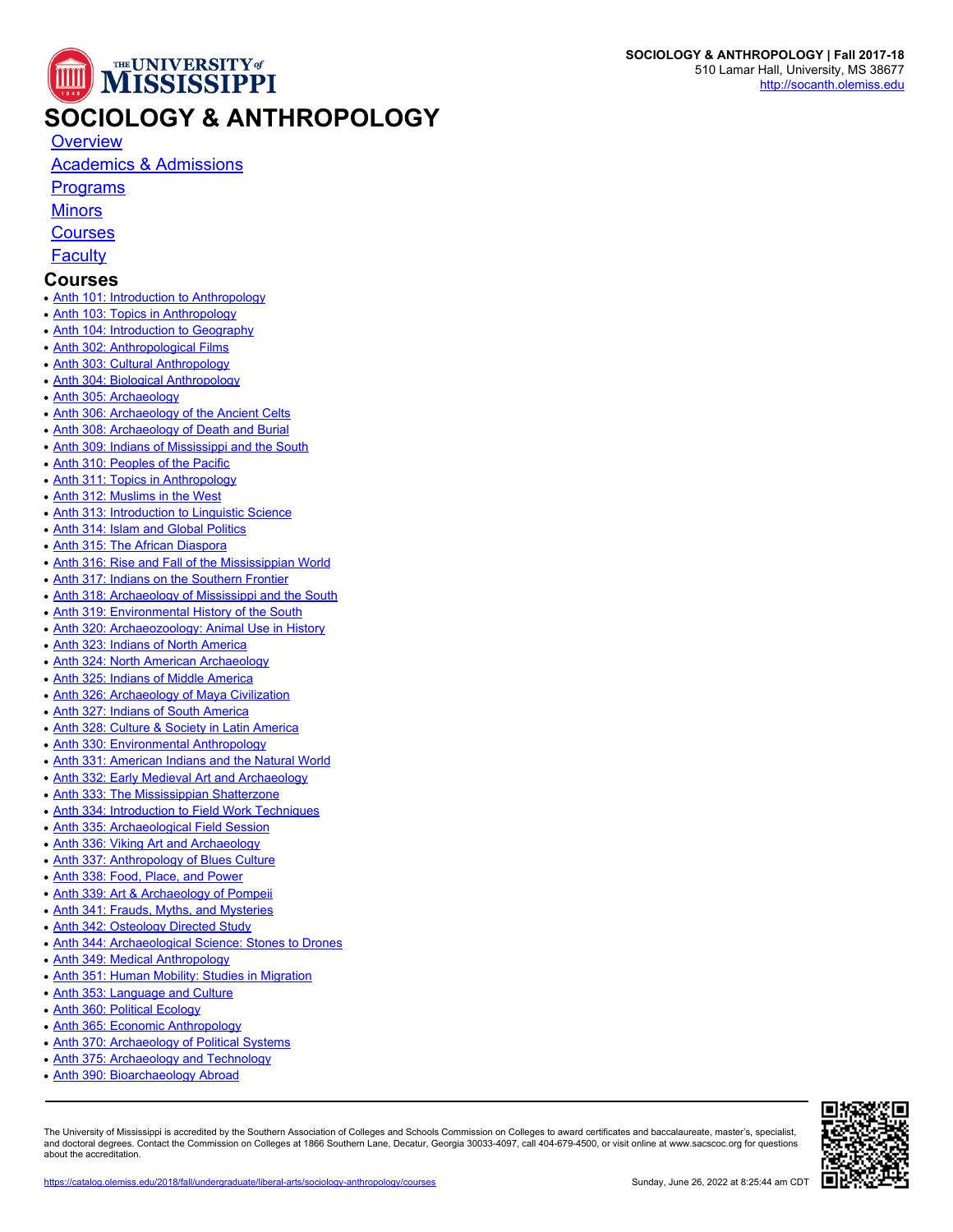

- [Anth 392: Field Study: Culture of the Andes](https://catalog.olemiss.edu/2018/fall/liberal-arts/sociology-anthropology/anth-392)
- [Anth 393: Ethnographic Field Methods Abroad](https://catalog.olemiss.edu/2018/fall/liberal-arts/sociology-anthropology/anth-393)
- [Anth 394: Mesoamerican Art](https://catalog.olemiss.edu/2018/fall/liberal-arts/sociology-anthropology/anth-394)
- [Anth 398: Topics in Anthropology](https://catalog.olemiss.edu/2018/fall/liberal-arts/sociology-anthropology/anth-398)
- [Anth 403: Empire and Revolution](https://catalog.olemiss.edu/2018/fall/liberal-arts/sociology-anthropology/anth-403)
- [Anth 404: Southern Folklore](https://catalog.olemiss.edu/2018/fall/liberal-arts/sociology-anthropology/anth-404)
- [Anth 405: Human Osteology](https://catalog.olemiss.edu/2018/fall/liberal-arts/sociology-anthropology/anth-405)
- [Anth 406: Methods in Ethnohistory](https://catalog.olemiss.edu/2018/fall/liberal-arts/sociology-anthropology/anth-406)
- [Anth 407: Methods in Ethnography](https://catalog.olemiss.edu/2018/fall/liberal-arts/sociology-anthropology/anth-407)
- [Anth 408: Laboratory Methods in Archaeology](https://catalog.olemiss.edu/2018/fall/liberal-arts/sociology-anthropology/anth-408)
- [Anth 409: Anthropological Theory](https://catalog.olemiss.edu/2018/fall/liberal-arts/sociology-anthropology/anth-409)
- [Anth 411: Anthropology of Politics & Power](https://catalog.olemiss.edu/2018/fall/liberal-arts/sociology-anthropology/anth-411)
- [Anth 412: Ceramic Analysis](https://catalog.olemiss.edu/2018/fall/liberal-arts/sociology-anthropology/anth-412)
- [Anth 413: Public Archaeology: Theory and Method](https://catalog.olemiss.edu/2018/fall/liberal-arts/sociology-anthropology/anth-413)
- [Anth 414: Legal Anthropology](https://catalog.olemiss.edu/2018/fall/liberal-arts/sociology-anthropology/anth-414)
- [Anth 415: Historical Archaeology](https://catalog.olemiss.edu/2018/fall/liberal-arts/sociology-anthropology/anth-415)
- [Anth 417: Environmentalism: Society, Politics, Law](https://catalog.olemiss.edu/2018/fall/liberal-arts/sociology-anthropology/anth-417)
- [Anth 419: Dental Anthropology](https://catalog.olemiss.edu/2018/fall/liberal-arts/sociology-anthropology/anth-419)
- [Anth 507: The Archaeology of Landscape](https://catalog.olemiss.edu/2018/fall/liberal-arts/sociology-anthropology/anth-507)
- [Anth 509: Language Evolution](https://catalog.olemiss.edu/2018/fall/liberal-arts/sociology-anthropology/anth-509)
- [Anth 511: Cross-Cultural Studies in Ethnography I](https://catalog.olemiss.edu/2018/fall/liberal-arts/sociology-anthropology/anth-511)
- [Anth 512: Cross-Cultural Studies in Ethnography II](https://catalog.olemiss.edu/2018/fall/liberal-arts/sociology-anthropology/anth-512)
- [Anth 541: Individual Study Project](https://catalog.olemiss.edu/2018/fall/liberal-arts/sociology-anthropology/anth-541)
- [Anth 542: Osteology Directed Study](https://catalog.olemiss.edu/2018/fall/liberal-arts/sociology-anthropology/anth-542)
- [Anth 572: Quantitative Anthropology](https://catalog.olemiss.edu/2018/fall/liberal-arts/sociology-anthropology/anth-572)
- [Anth 595: Seminar in Linguistics](https://catalog.olemiss.edu/2018/fall/liberal-arts/sociology-anthropology/anth-595)
- [Anth 601: Anthropological Theory and Methods](https://catalog.olemiss.edu/2018/fall/liberal-arts/sociology-anthropology/anth-601)
- [Anth 602: Globalization and the U.S. South](https://catalog.olemiss.edu/2018/fall/liberal-arts/sociology-anthropology/anth-602)
- [Anth 603: Studies in Empire and Revolution](https://catalog.olemiss.edu/2018/fall/liberal-arts/sociology-anthropology/anth-603)
- [Anth 604: Professional Development I](https://catalog.olemiss.edu/2018/fall/liberal-arts/sociology-anthropology/anth-604)
- [Anth 605: Professional Development II](https://catalog.olemiss.edu/2018/fall/liberal-arts/sociology-anthropology/anth-605)
- [Anth 606: Seminar in Cultural and Linguistic Anth](https://catalog.olemiss.edu/2018/fall/liberal-arts/sociology-anthropology/anth-606)
- [Anth 607: Seminar in Biocultural Anthropology](https://catalog.olemiss.edu/2018/fall/liberal-arts/sociology-anthropology/anth-607)
- [Anth 608: Seminar in Archaeology](https://catalog.olemiss.edu/2018/fall/liberal-arts/sociology-anthropology/anth-608)
- [Anth 609: Seminar in Research Design & Methodology](https://catalog.olemiss.edu/2018/fall/liberal-arts/sociology-anthropology/anth-609)
- [Anth 610: The Mississippian Shatterzone](https://catalog.olemiss.edu/2018/fall/liberal-arts/sociology-anthropology/anth-610)
- [Anth 611: Adv. Anthropology of Politics & Power](https://catalog.olemiss.edu/2018/fall/liberal-arts/sociology-anthropology/anth-611)
- [Anth 612: Advanced Ceramic Analysis](https://catalog.olemiss.edu/2018/fall/liberal-arts/sociology-anthropology/anth-612)
- [Anth 613: Public Archaeology: Theory and Method](https://catalog.olemiss.edu/2018/fall/liberal-arts/sociology-anthropology/anth-613)
- [Anth 614: Advanced Legal Anthropology](https://catalog.olemiss.edu/2018/fall/liberal-arts/sociology-anthropology/anth-614)
- [Anth 615: Fundamentals of Linguistic Science](https://catalog.olemiss.edu/2018/fall/liberal-arts/sociology-anthropology/anth-615)
- [Anth 616: Rise and Fall of the Mississippian World](https://catalog.olemiss.edu/2018/fall/liberal-arts/sociology-anthropology/anth-616)
- [Anth 617: Historical Archaeology](https://catalog.olemiss.edu/2018/fall/liberal-arts/sociology-anthropology/anth-617)
- [Anth 618: Archaeology of Mississippi and the South](https://catalog.olemiss.edu/2018/fall/liberal-arts/sociology-anthropology/anth-618)
- [Anth 619: Advanced Dental Anthropology](https://catalog.olemiss.edu/2018/fall/liberal-arts/sociology-anthropology/anth-619)
- [Anth 620: Studies in Ethnography](https://catalog.olemiss.edu/2018/fall/liberal-arts/sociology-anthropology/anth-620)
- [Anth 621: Readings in Anthropology I](https://catalog.olemiss.edu/2018/fall/liberal-arts/sociology-anthropology/anth-621)
- [Anth 622: Readings in Anthropology II](https://catalog.olemiss.edu/2018/fall/liberal-arts/sociology-anthropology/anth-622)
- [Anth 626: Archaeology of Maya Civilization](https://catalog.olemiss.edu/2018/fall/liberal-arts/sociology-anthropology/anth-626)
- [Anth 630: Human Osteology](https://catalog.olemiss.edu/2018/fall/liberal-arts/sociology-anthropology/anth-630)
- [Anth 644: Advanced Archaeological Science](https://catalog.olemiss.edu/2018/fall/liberal-arts/sociology-anthropology/anth-644)
- [Anth 650: Archaeozoology: Animal Use in History](https://catalog.olemiss.edu/2018/fall/liberal-arts/sociology-anthropology/anth-650)
- [Anth 651: Human Mobility: Adv Studies in Migration](https://catalog.olemiss.edu/2018/fall/liberal-arts/sociology-anthropology/anth-651)
- [Anth 653: Field Methods in Archaeology](https://catalog.olemiss.edu/2018/fall/liberal-arts/sociology-anthropology/anth-653)
- 
- [Anth 654: Linguistic Anthropology](https://catalog.olemiss.edu/2018/fall/liberal-arts/sociology-anthropology/anth-654)
- [Anth 670: Adv. Archaeology of Political Systems](https://catalog.olemiss.edu/2018/fall/liberal-arts/sociology-anthropology/anth-670)
- [Anth 675: Archaeology and Technology](https://catalog.olemiss.edu/2018/fall/liberal-arts/sociology-anthropology/anth-675)
- [Anth 697: Thesis](https://catalog.olemiss.edu/2018/fall/liberal-arts/sociology-anthropology/anth-697)

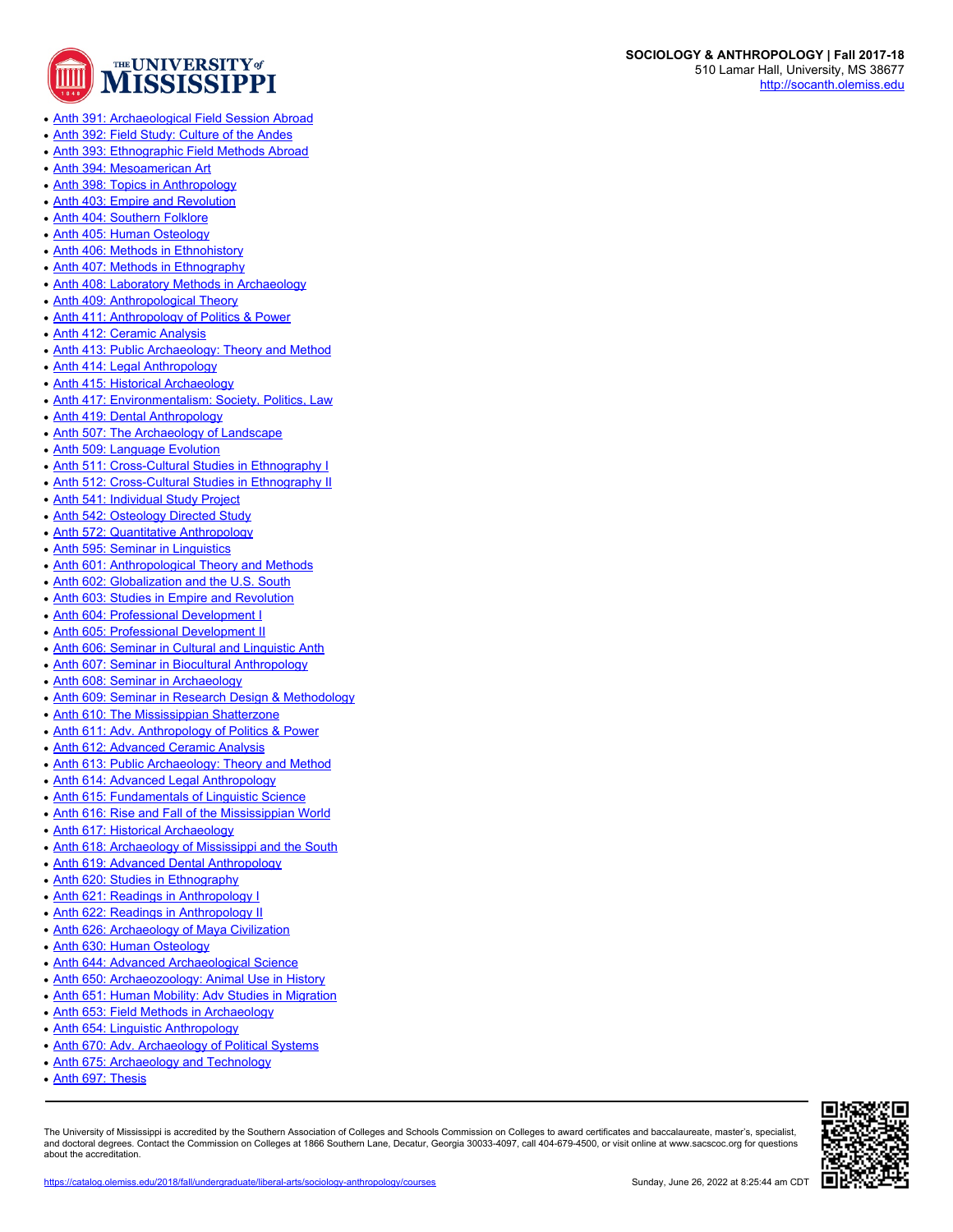

- [Geog 101: Introduction to Geography](https://catalog.olemiss.edu/2018/fall/liberal-arts/sociology-anthropology/geog-101)
- [Soc 101: Introductory Sociology I](https://catalog.olemiss.edu/2018/fall/liberal-arts/sociology-anthropology/soc-101)
- [Soc 301: The Family](https://catalog.olemiss.edu/2018/fall/liberal-arts/sociology-anthropology/soc-301)
- [Soc 303: The Sociology of Death and Dying](https://catalog.olemiss.edu/2018/fall/liberal-arts/sociology-anthropology/soc-303)
- [Soc 306: Sociology of Democracy](https://catalog.olemiss.edu/2018/fall/liberal-arts/sociology-anthropology/soc-306)
- [Soc 307: Urban Sociology](https://catalog.olemiss.edu/2018/fall/liberal-arts/sociology-anthropology/soc-307)
- [Soc 308: Judicial System & African Amer Community](https://catalog.olemiss.edu/2018/fall/liberal-arts/sociology-anthropology/soc-308)
- [Soc 309: Rural Sociology](https://catalog.olemiss.edu/2018/fall/liberal-arts/sociology-anthropology/soc-309)
- [Soc 310: Sociology of Disability](https://catalog.olemiss.edu/2018/fall/liberal-arts/sociology-anthropology/soc-310)
- [Soc 311: Social Problems](https://catalog.olemiss.edu/2018/fall/liberal-arts/sociology-anthropology/soc-311)
- [Soc 312: Poverty and Society](https://catalog.olemiss.edu/2018/fall/liberal-arts/sociology-anthropology/soc-312)
- [Soc 313: Social Movements](https://catalog.olemiss.edu/2018/fall/liberal-arts/sociology-anthropology/soc-313)
- [Soc 314: Sociology of News](https://catalog.olemiss.edu/2018/fall/liberal-arts/sociology-anthropology/soc-314)
- [Soc 315: Leisure and Popular Culture](https://catalog.olemiss.edu/2018/fall/liberal-arts/sociology-anthropology/soc-315)
- [Soc 316: Sociology of Sport](https://catalog.olemiss.edu/2018/fall/liberal-arts/sociology-anthropology/soc-316)
- [Soc 317: The Sociology of Literature](https://catalog.olemiss.edu/2018/fall/liberal-arts/sociology-anthropology/soc-317)
- [Soc 321: Science, Technology and Society](https://catalog.olemiss.edu/2018/fall/liberal-arts/sociology-anthropology/soc-321)
- [Soc 322: Economic Sociology](https://catalog.olemiss.edu/2018/fall/liberal-arts/sociology-anthropology/soc-322)
- [Soc 323: Occupations and Professions](https://catalog.olemiss.edu/2018/fall/liberal-arts/sociology-anthropology/soc-323)
- [Soc 324: Men and Masculinities](https://catalog.olemiss.edu/2018/fall/liberal-arts/sociology-anthropology/soc-324)
- [Soc 325: Sociology of Gender](https://catalog.olemiss.edu/2018/fall/liberal-arts/sociology-anthropology/soc-325)
- [Soc 327: Genocide and Women](https://catalog.olemiss.edu/2018/fall/liberal-arts/sociology-anthropology/soc-327)
- [Soc 328: African American Feminist Thought](https://catalog.olemiss.edu/2018/fall/liberal-arts/sociology-anthropology/soc-328)
- [Soc 329: Identities and Subjectivity](https://catalog.olemiss.edu/2018/fall/liberal-arts/sociology-anthropology/soc-329)
- [Soc 330: Racism and Religion](https://catalog.olemiss.edu/2018/fall/liberal-arts/sociology-anthropology/soc-330)
- [Soc 331: Sociology of Law](https://catalog.olemiss.edu/2018/fall/liberal-arts/sociology-anthropology/soc-331)
- [Soc 332: Sociology of Peace and Justice](https://catalog.olemiss.edu/2018/fall/liberal-arts/sociology-anthropology/soc-332)
- [Soc 333: Juvenile Delinquency](https://catalog.olemiss.edu/2018/fall/liberal-arts/sociology-anthropology/soc-333)
- [Soc 334: Introduction to Field Work Techniques](https://catalog.olemiss.edu/2018/fall/liberal-arts/sociology-anthropology/soc-334)
- [Soc 335: The Sociology of Food](https://catalog.olemiss.edu/2018/fall/liberal-arts/sociology-anthropology/soc-335)
- [Soc 336: Sociology of Religion](https://catalog.olemiss.edu/2018/fall/liberal-arts/sociology-anthropology/soc-336)
- [Soc 345: Population Trends and Problems](https://catalog.olemiss.edu/2018/fall/liberal-arts/sociology-anthropology/soc-345)
- [Soc 349: Applied Demography](https://catalog.olemiss.edu/2018/fall/liberal-arts/sociology-anthropology/soc-349)
- [Soc 351: Social Change](https://catalog.olemiss.edu/2018/fall/liberal-arts/sociology-anthropology/soc-351)
- [Soc 353: Sociology of International Development](https://catalog.olemiss.edu/2018/fall/liberal-arts/sociology-anthropology/soc-353)
- [Soc 355: Sociology of Human Rights](https://catalog.olemiss.edu/2018/fall/liberal-arts/sociology-anthropology/soc-355)
- [Soc 358: Religious Implications of the Holocaust](https://catalog.olemiss.edu/2018/fall/liberal-arts/sociology-anthropology/soc-358)
- [Soc 359: Sociology of Globalization](https://catalog.olemiss.edu/2018/fall/liberal-arts/sociology-anthropology/soc-359)
- [Soc 361: The Sociology of Education](https://catalog.olemiss.edu/2018/fall/liberal-arts/sociology-anthropology/soc-361)
- [Soc 365: Methods of Social Research](https://catalog.olemiss.edu/2018/fall/liberal-arts/sociology-anthropology/soc-365)
- [Soc 370: Society and Population Health](https://catalog.olemiss.edu/2018/fall/liberal-arts/sociology-anthropology/soc-370)
- [Soc 385: Topics in Sociology Abroad](https://catalog.olemiss.edu/2018/fall/liberal-arts/sociology-anthropology/soc-385)
- [Soc 399: Deviance and Youth Subcultures](https://catalog.olemiss.edu/2018/fall/liberal-arts/sociology-anthropology/soc-399)
- [Soc 403: Empire and Revolution](https://catalog.olemiss.edu/2018/fall/liberal-arts/sociology-anthropology/soc-403)
- 
- [Soc 407: Methods in Ethnography](https://catalog.olemiss.edu/2018/fall/liberal-arts/sociology-anthropology/soc-407)
- [Soc 408: Methods in Community-Based Research](https://catalog.olemiss.edu/2018/fall/liberal-arts/sociology-anthropology/soc-408)
- [Soc 409: The Sociology of Knowledge](https://catalog.olemiss.edu/2018/fall/liberal-arts/sociology-anthropology/soc-409)
- [Soc 410: The Color Line in the 21st Century](https://catalog.olemiss.edu/2018/fall/liberal-arts/sociology-anthropology/soc-410)
- [Soc 411: Environment, Technology and Society](https://catalog.olemiss.edu/2018/fall/liberal-arts/sociology-anthropology/soc-411)
- [Soc 413: Race and Ethnicity](https://catalog.olemiss.edu/2018/fall/liberal-arts/sociology-anthropology/soc-413)
- [Soc 414: Race, Place, and Space](https://catalog.olemiss.edu/2018/fall/liberal-arts/sociology-anthropology/soc-414)
- [Soc 420: Studies in Housing Insecurity](https://catalog.olemiss.edu/2018/fall/liberal-arts/sociology-anthropology/soc-420)
- [Soc 425: Religion, Gender, and Sexuality](https://catalog.olemiss.edu/2018/fall/liberal-arts/sociology-anthropology/soc-425)
- [Soc 427: Social Stratification](https://catalog.olemiss.edu/2018/fall/liberal-arts/sociology-anthropology/soc-427)
- [Soc 429: Judaism and Religious Ethnic Identities](https://catalog.olemiss.edu/2018/fall/liberal-arts/sociology-anthropology/soc-429)
- [Soc 431: Criminology](https://catalog.olemiss.edu/2018/fall/liberal-arts/sociology-anthropology/soc-431)
- [Soc 433: Theories of Gender and Sexuality](https://catalog.olemiss.edu/2018/fall/liberal-arts/sociology-anthropology/soc-433)
- [Soc 440: Sociology of Music](https://catalog.olemiss.edu/2018/fall/liberal-arts/sociology-anthropology/soc-440)
- [Soc 445: Social Context of Holocaust Art](https://catalog.olemiss.edu/2018/fall/liberal-arts/sociology-anthropology/soc-445)